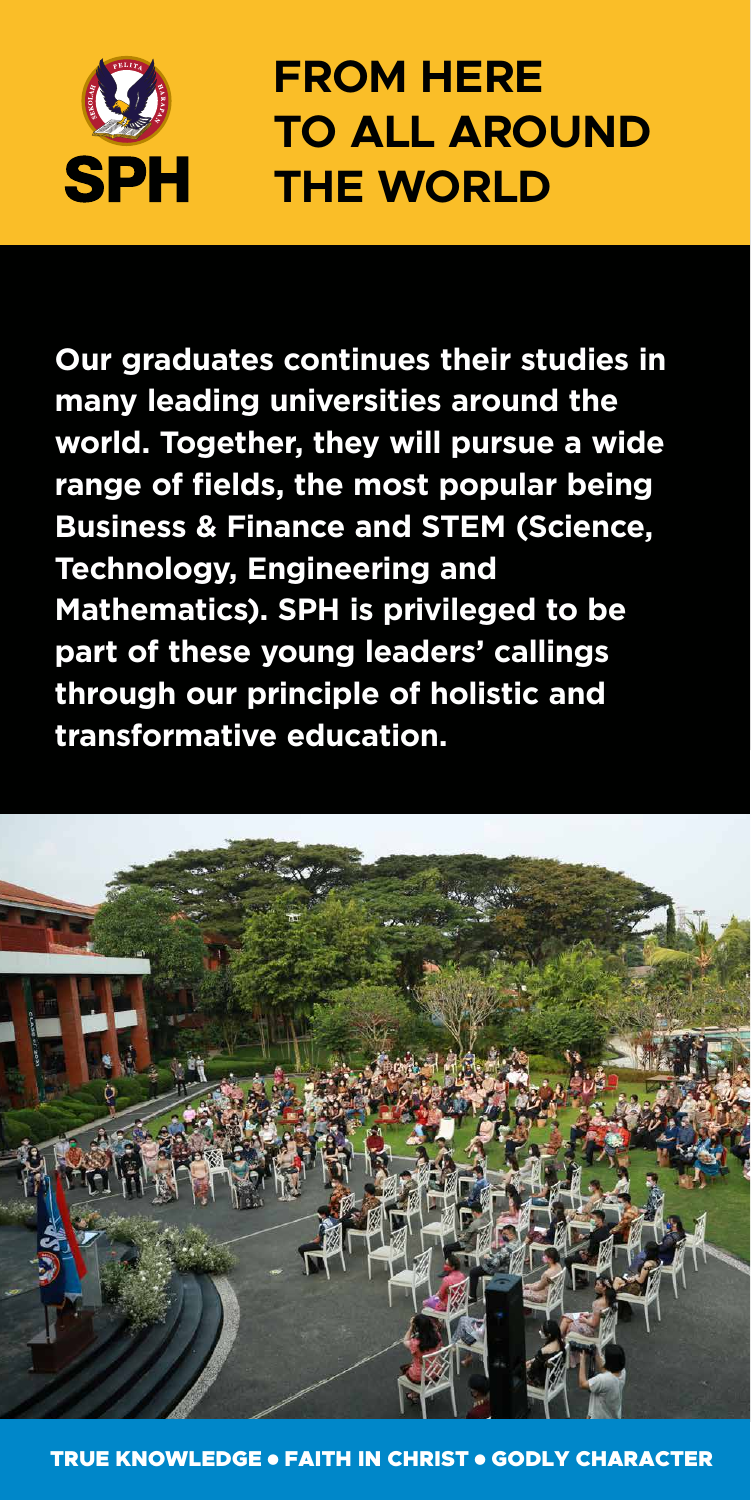### **The SPH Class of 2021 earned:**



### 99 68 UNIVERSITIES in 10 SCHOLARSHIP OFFERS from *in* UNIVERSITIES in TO COUNTRIES

### $\longrightarrow$  WORTH \$ 7,032,000 USD  $\longrightarrow$

## **Equipped to be Agents of Change Class of 2021**





*\*Scholarship, Grant & Aids for 4 years of studies*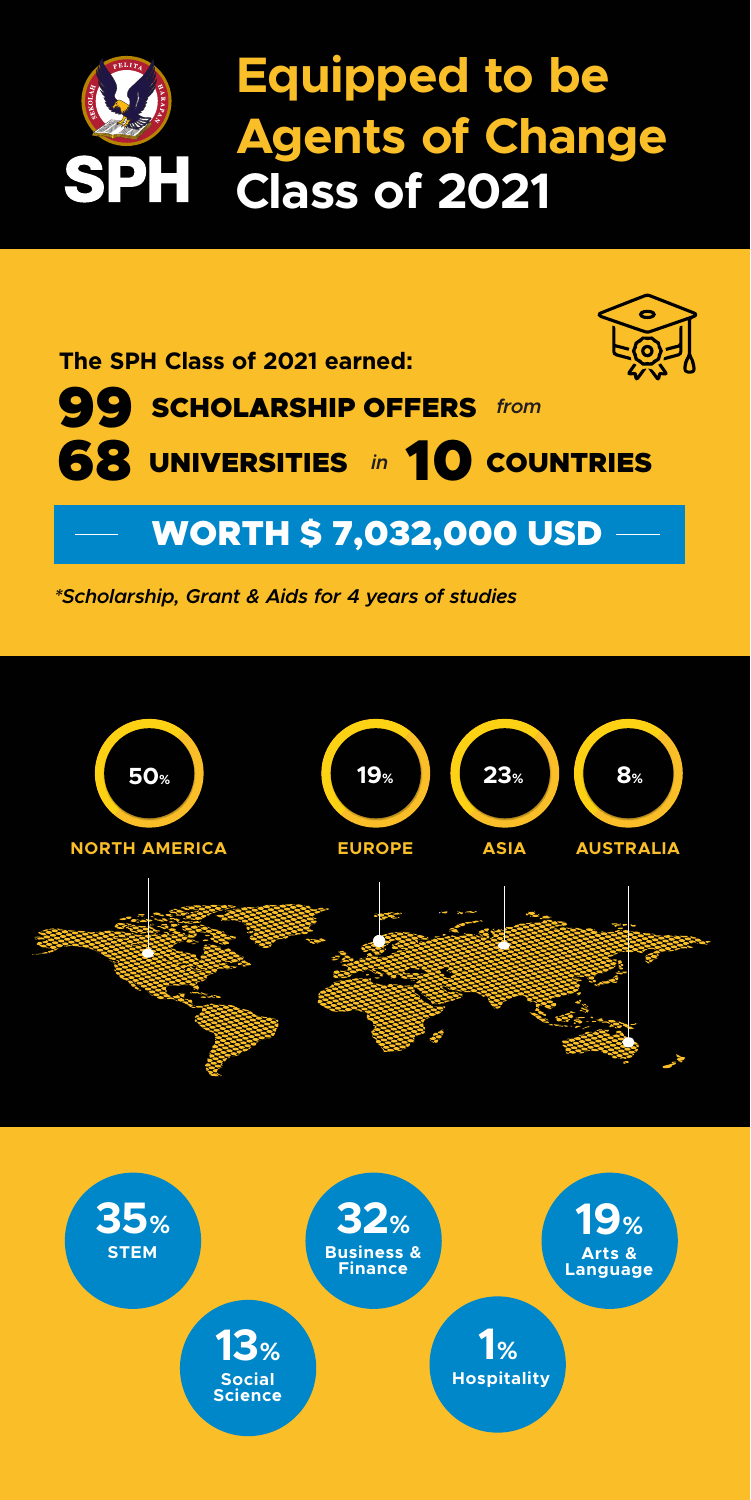**Lippo Village:** Adrian Marcell, Ana Arjue Dordevic, Angelene Alyssandra Aquilla, Angeline Tansi, Anna Margaret Long, Anthea Phalosa, Arthur Jordan, Ashwin Jha, Aurelia Samantha Angelique, Austin Elliott Wongso, Bennaya Kendrana Kusumaatmadja, Bennedict Mervin Natakusumah, Bianca Valerie Diamonique Montolalu, Bryan Hugo Harjono, Calvin Guswidi Putra, Candice Tjandranimpuno, Cathleen Quinn Saputra, Chea Eun Lee, Chiacia Putri Effendy, Chi-Hsiang Juan, Chloe Xaviera Muljoto, Christopher Nathan Surya, Cinssy Jean Starlin, David Owen Juandy Tjeng, Davina Natalie, Diantha Putri Widyakrisnadi, Dominique Joselle Cando Asuncion, Ed Philsuf Chungiarta, Lam Zi Man Ethan, Faith Mishayle Makmurputri, Felica Graciella Fernanda, Findytia Viandra, Franz Johannes Quinto Ramos, Garren Gavril Widjaja, Gilbert Jany, Gizela Grace Harva Branchach, Herrisen Meyer Wong, Hongjoon Choi, Isabel Amara Poetri, Jacinta Maira Panggabean, Jaden Nathaniel Prawiro, Jason Ken Adhinarta, Jason Kenneth Hiu, Jennifer Priscilla Makmur, Joanna Veronica Kumendong, Jonathan Tobias Sudarpo, Jose Sugih Soemarno, Jovanka Felicia Kurniawan, Justin Wibowo, Justina Odellya Rudyan, Karen Angeline, Kelly Amanda Mondong, Kihana Sasha Siswanto, Madeline Keziah Sudijono, Marcellino Bryan Budisaputra, Marvella Elfreda, Melvin Maxwell Hamdani, Mia Soo-Jee Sheeres Taylor, Michelle Chloe Kurniawan, Nathan Bradley Wangidjaja, Nathan Suryadi, Nicholas Kartono Tan, Olivia Chandra Ciptasandri, Orlando Tansi, Oscar Maximilian, Ryan Gunavaro Tandjung, Sofie Poetri Franslay, Stella Felicya Sudarpo, Talya Inara Victoria Rajagukguk, Tiffany Annabelle Sada, Timothy Nathaniel Hendradjaja, Vanessa Felicia, Verdeluz Costica, Victoria Kelly Hardi, Victoria Rose Liando, Vivien Ellice Sutanto Kemang Village: Matthew Y. Chung, Philbert Christian, Hans Gerard Fajardo, Tiffany Peverillah, Karen Irina Wiguna, Alexa, Franka Rukminto, Catherine Natalia Ciomas, Rachel Joanna Lie, Surya Alexei Mallarangeng, Portia Louisa Fischer, Gita Cempaka Amaris B. Sirait, Daniel Josiah Solichin, Jihoon Kim **Sentul City:** Adrian Francis Irawan, Amrita Wikara, Angelica Zefanya Thendiana, Arya Narendra, Caroline Callysta, Chloe Alda V. Kusumahadi, George Frederick Pinakunary, Katrina Ordelia Kowanda, Kayla Joycelyn Widjaja, Kevin Wijaya, Kireyna Aurelia Santoso, Kyleen Josephine Hardja, Laura Edellein Sutanto, Louis Anthony, Maria Dyandra Dagna Sucianto, Naftalia Johanna, Nathanael Hotma Prasetya, Nicolas Axel Likjono, Otilingam Sivakumar Sairam, Tan Sharon, Trudy Gabriella Widjaja, Virna Mazmurany, Yohana Candleli I. Tarigan, Christine Theresia, Patrick Wenas **Lippo Cikarang:** Eun Hwoa Lee, William David Hartono, Joseph Andrew Halim, Patrik Sebastian Ebenezer, Han Hee Min, Cheryna Rusli, Vannest Bun, Ishika Rifa Fadillah, Jaren Go

## **Class of 2021 Our Proud Graduates**



**Boyoung Yoo Yonsei University - Underwood**  *Humanities, Arts, & Social Sciences*



**David Owen Juandy Waseda University** *Mechanical Engineering*



**Jason Ken Adhinarta Hong Kong Polytechnic University** *Computing* 



**Kihana Sasha Siswanto University of British Columbia** *Faculty of Arts*



**Marvella Elfreda University of Sydney**  *International Relations*



**Rachel Joanna Lie Queen's University of Belfast** *Social Work*



**Bryan Hugo Harjono University of Sydney** *Commerce*



**Felica Fernanda University of California, Berkeley** *Molecular/Cell Biology*



**Jihoon Kim Seoul National University** *Food and Nutrition*



**Matthew Y. Chung Cornell University**  *Biology*



**Tiffany Peverilla UCLA** *Applied mathematics*



**Candice Tjandranimpuno Durham University** *Finance*

**Kireyna Aurelia Santoso King's College London** *Economics*



**Laura Edellein Sutanto University of Alberta** *Biochemistry*



**Gilbert Jany University of Virginia** *Commerce/Economics*



**Joanna Kumendong New York University, Abu Dhabi**  *Political Science and Economics*



**Naftalia Johanna Tokyo International University** *Digital Business & Innovation*



**Vannest Bun Le cordon Bleu** *Culinary* 



**Chi-Hsiang Juan University of Warwick** *Mathematics and Statistics*



**Gizela Grace Branchach Biola University** *Biochemistry*



**Kelly Mondong University of Michigan** *Psychology*















**Marcellino Budisaputra Universitas Gadjah Mada** *Medicine*



**Nathan Wangidjaja Columbia University** *Computer Science*



**Victoria Liando Yale University** *Economics* 



**Christine Theresia Nanyang Technological University** *Accounting*



**Hans Gerard Fajardo University of Alberta** *Science*



**Jonathan Sudarpo Northeastern University** *Computer Science*



**Maria Dyandra D. Sucianto Kyushu University** *Chemistry*



**Philbert Christian UC Berkeley** *Economics*





**William David Hartono University of Melbourne** *Agricultural Economics*



**Amrita Wikara University of Notre Dame** *Environmental Science*



**Anna Long Emory University** *Human Health*



**Anthea Phalosa Lancaster University** *Msci Ecology and Conservation* 











↗



**Angeline Tansi University of Toronto** *Marketing*



**Adrian Francis Irawan University of Amsterdam**  *Psychology*